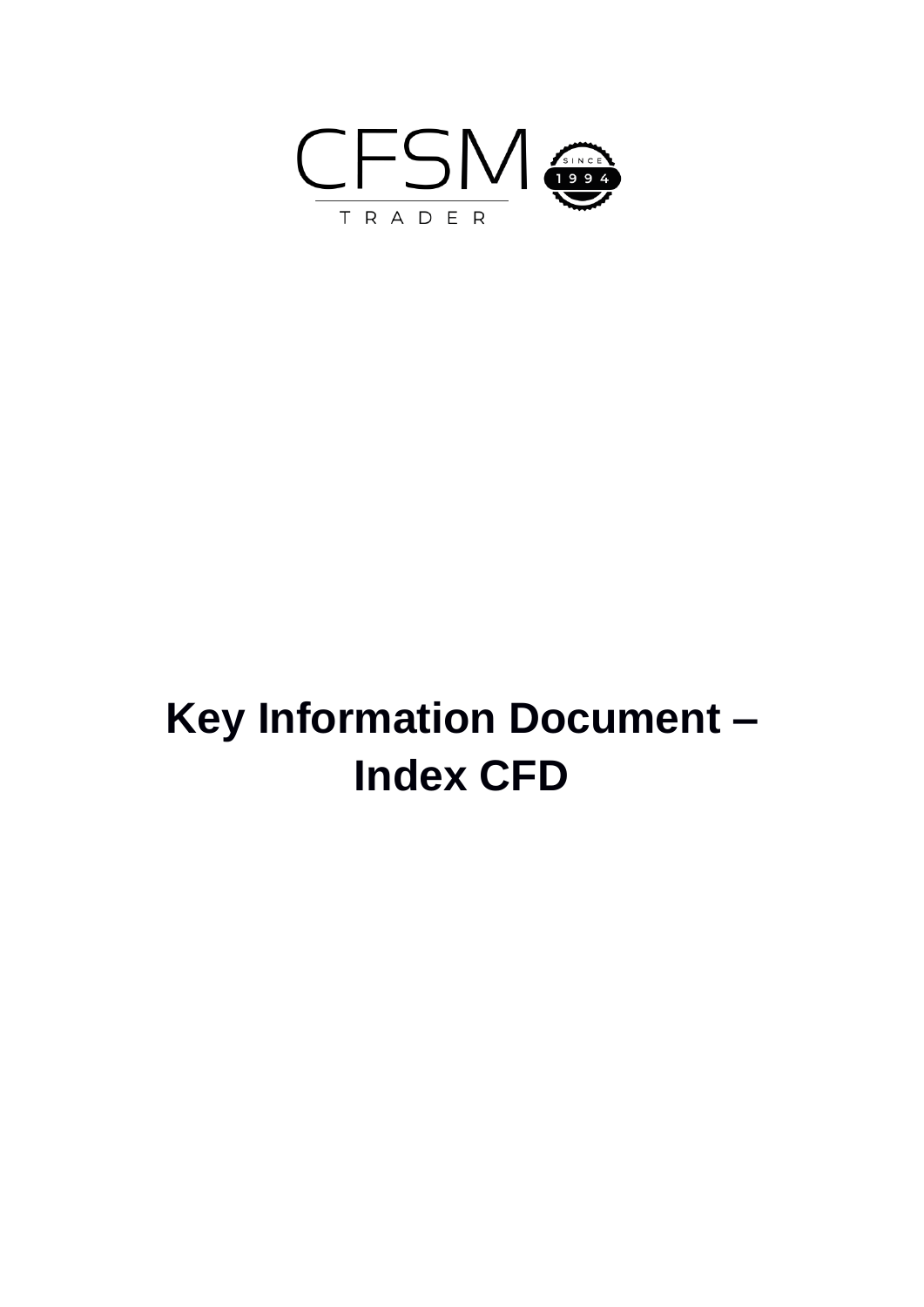#### **1. Introduction**

1.1 In order to service our clients CFS Management A/S (hereinafter "CFS Management" "we" or "us") needs to collect personal data from our clients and /or potential clients and employees. In light of the above, CFS Management wants to ensure a high level of data protection as privacy is a cornerstone in gaining and maintaining the trust of our clients, employees and suppliers and thus, ensuring CFS Management's business in the future. The protection of personal data requires that appropriate technical and organisational measures are taken to demonstrate a high level of data protection. CFS Management has adopted a number of internal and external data protection policies, which must be adhered to by employees of CFS Management. Additionally, CFS Management will monitor, audit and document internal compliance with the data protection policies and applicable statutory data protection requirements, including the General Data Protection Regulation ("GDPR").

CFS Management will also take the necessary steps in order to enhance data protection compliance within the organisation. These steps include the assignment of responsibilities, raising awareness and training of staff involved in processing operations. Please note that this Privacy Policy will be reviewed from time to time to take into account any new obligations and that any personal data we hold will be governed by our most recent policy. This Privacy Policy, along with guidelines for processing of personal data, constitutes the overall framework for processing of personal data within CFS Management

1.2 "Personal data" is any information which may be related to an identified or identifiable natural person ("data subject"). An identifiable natural person is one who can be identified, directly or indirectly, in particular by reference to an identifier such as a name, location data, phone number, age, gender, an employee, a job applicant, clients, suppliers and other business partners. This also includes special categories of personal data (sensitive personal data) and confidential information such as health information, account number, identification number, location data, an online identifier or one or more factors specific to the physical, physiological, genetic, mental, economic, cultural or social identity of that natural person.

1.3 Although, information regarding companies/businesses is not as such, personal data, please note that information relating to contacts within such companies/businesses, e.g. name, title, work email, work phone number, etc. is considered personal data. 1.4 CFS Management collects and uses personal data for a variety of legitimate business purposes, including establishment and management of customer and supplier relationships, completion of purchase orders, recruitment and management of all aspects of terms and conditions of employment, communication, fulfilment of legal obligations or requirements, performance of contracts, providing services to clients, etc

1.5 Personal data shall always be:

#### • Processed lawfully, fairly and in a transparent manner in relation to the data subject;

**CFS Management is registered in England and Wales with Registered number 02960433 and registered address 55 Riding House Street, London, England, W1W 7EE. CFS Management is authorised and regulated by the Financial Conduct Authority (Register number 171480). https://cfsmtrader.com**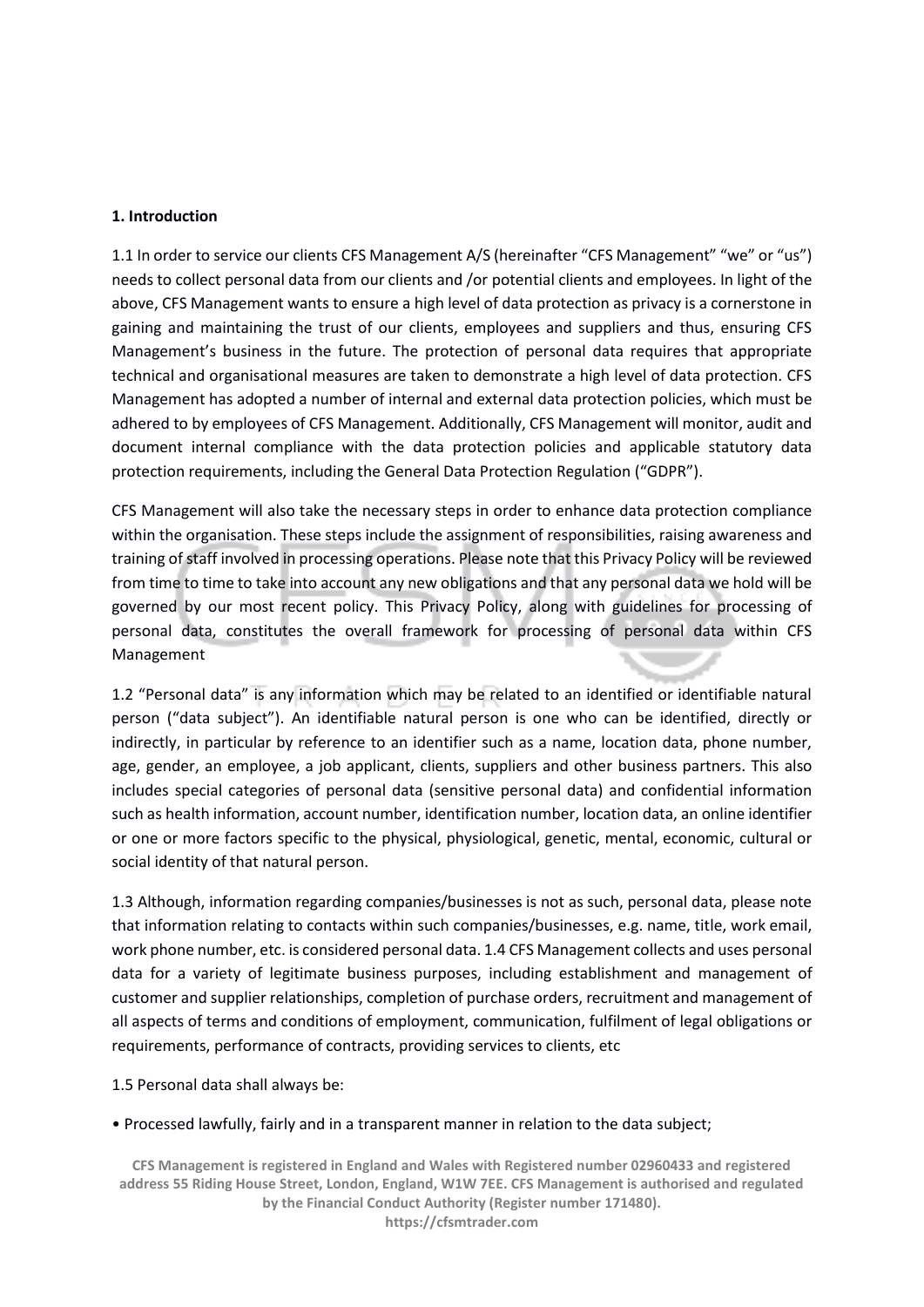• collected for specified, explicit and legitimate purposes and not further processed in a manner that is incompatible with those purposes;

• adequate, relevant and limited to what is necessary in relation to the purposes for which they are processed;

• accurate and, where necessary, kept up to date; every reasonable step must be taken to ensure that personal data that are inaccurate, having regard to the purposes for which they are processed, are erased or rectified without delay;

• kept in a form which permits identification of data subjects for no longer than is necessary for the purposes for which the personal data is processed;

• processed in a manner that ensures appropriate security of the personal data, including protection against unauthorised or unlawful processing and against accidental loss, destruction or damage, using appropriate technical or organisational measures

1.6 CFS Management shall be responsible for and be able to demonstrate compliance with the above as part of CFS Management's accountability

### **2. Legal basis for processing personal data**

2.1 Processing of personal data requires a legal basis. The most predominant legal basis for processing personal data within CFS Management are:

- Consent from the data subject for one or more specific purposes;
- The performance of a contract to which the data subject is party;
- A legal obligation or requirement;
- Legitimate interests pursued by CFS Management;

#### **2.2 Consent**

2.2.1 If the collection, registration and further processing of personal data on clients, suppliers, other business relations and employees are based on such a person's consent to the processing of personal data for one or more specific purposes, CFS Management shall be able to demonstrate that the data subject has consented to processing of such personal data.

2.2.2 Consent shall be: freely given, specific, informed and unambiguous. The data subject must actively consent to the processing of personal data by a statement or by a clear affirmative action, to him/her.

2.2.3 A request for consent shall be presented in a manner, which is clearly distinguishable from other matters, in an intelligible and easily accessible form, using clear and plain language.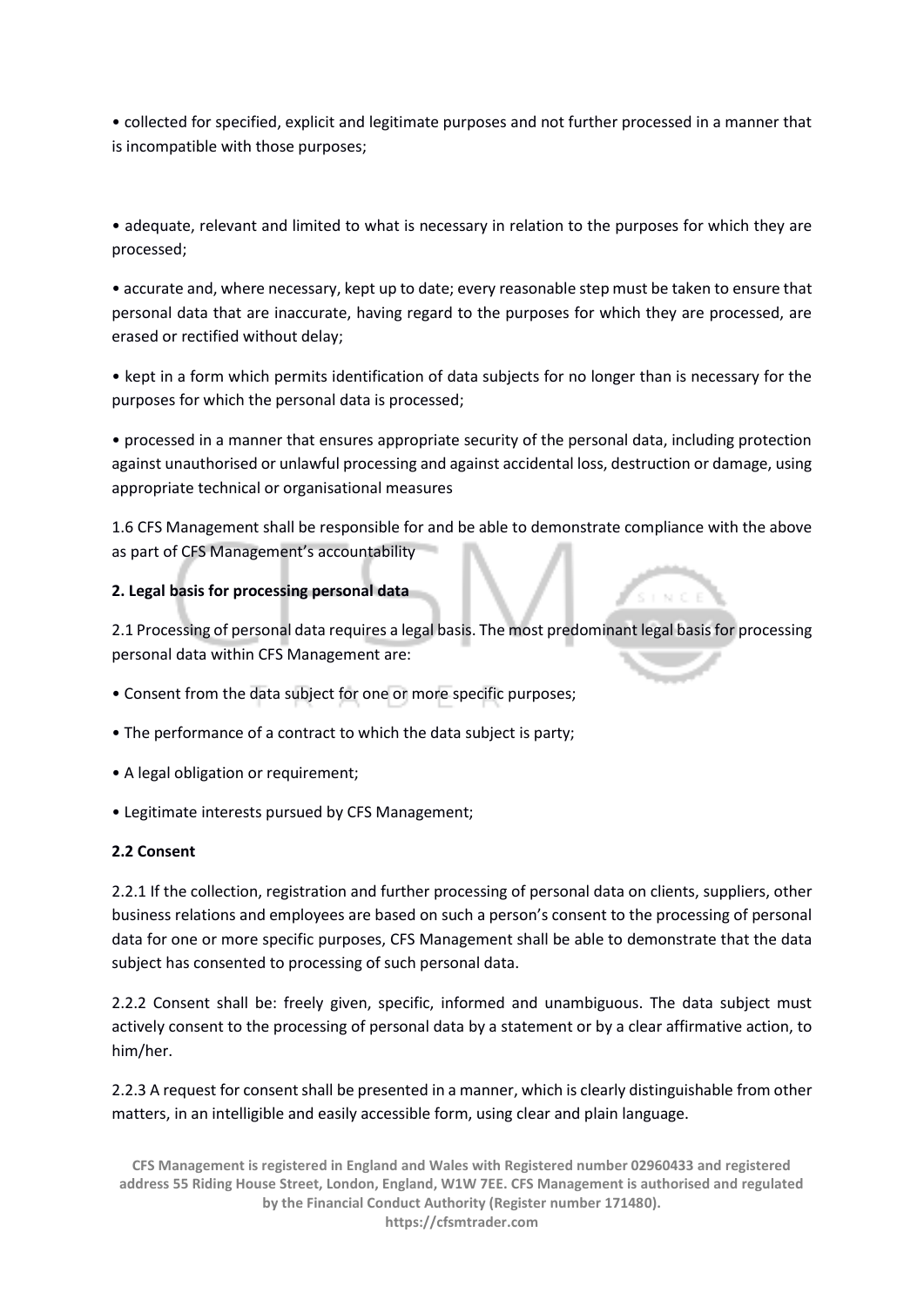2.2.4 To process special categories of personal data (sensitive personal data) the consent shall also be explicit.

2.2.5 The data subject is entitled to withdraw his/her consent at any time and upon such withdrawal, we will stop collecting or processing personal data about that person unless we are obligated or entitled to do so based on another legal basis.

## **2.3 Necessary for the performance of a contract:**

2.3.1 It will be legitimate to collect and process personal data relevant to the performance of a contract to which the data subject is party or in order to take steps at the request of the data subject prior to entering into a contract. This applies to all contractual obligations and agreements signed with CFS Management, including the pre-contractual phase irrespective of the success of the contract negotiation or not.

## **2.4 Comply with a legal obligation**

2.4.1 CFS Management has to comply with various legal obligations and requirements, which have basis in Union or Member State law. Such legal obligation, to which CFS Management is subject, may be sufficient as a legitimate basis for processing of personal data.

2.4.2 Such legal obligations include obligations to collect, register and/or make available certain types of information relating to employees, clients, etc. Such legal requirements will then form the legal basis for us to process the personal data, however, it is important to note whether the provisions allowing or requiring CFS Management to process certain personal data also set out requirements in relation to storage, disclosure and deletion.

## **2.5 Legitimate interests**

2.5.1 Data will only be processed where it is necessary for the purposes of the legitimate interests pursued by CFS Management, and these interests or fundamental rights are not overridden by the interests of the data subject. CFS Management will, when deciding to process data ensures that the legitimate interests override the rights and freedoms of the individual and that the processing would not cause unwarranted harm. For instance, it is a legitimate interest of CFS Management to process personal data on potential client in order to expand the business and develop new business relations. The data subject must be given information on the specific legitimate interest if a processing is based on this provision, see section 4.1 below.

## **3. Processing and transfer of personal data**

## **3.1 CFS Management as Data Controller**

3.1.1 CFS Management will be considered a data controller to the extent that we decide by which means the data subject's personal data shall be processed e.g. when a data subject signs an agreement with CFS Management.

**CFS Management is registered in England and Wales with Registered number 02960433 and registered address 55 Riding House Street, London, England, W1W 7EE. CFS Management is authorised and regulated by the Financial Conduct Authority (Register number 171480). https://cfsmtrader.com**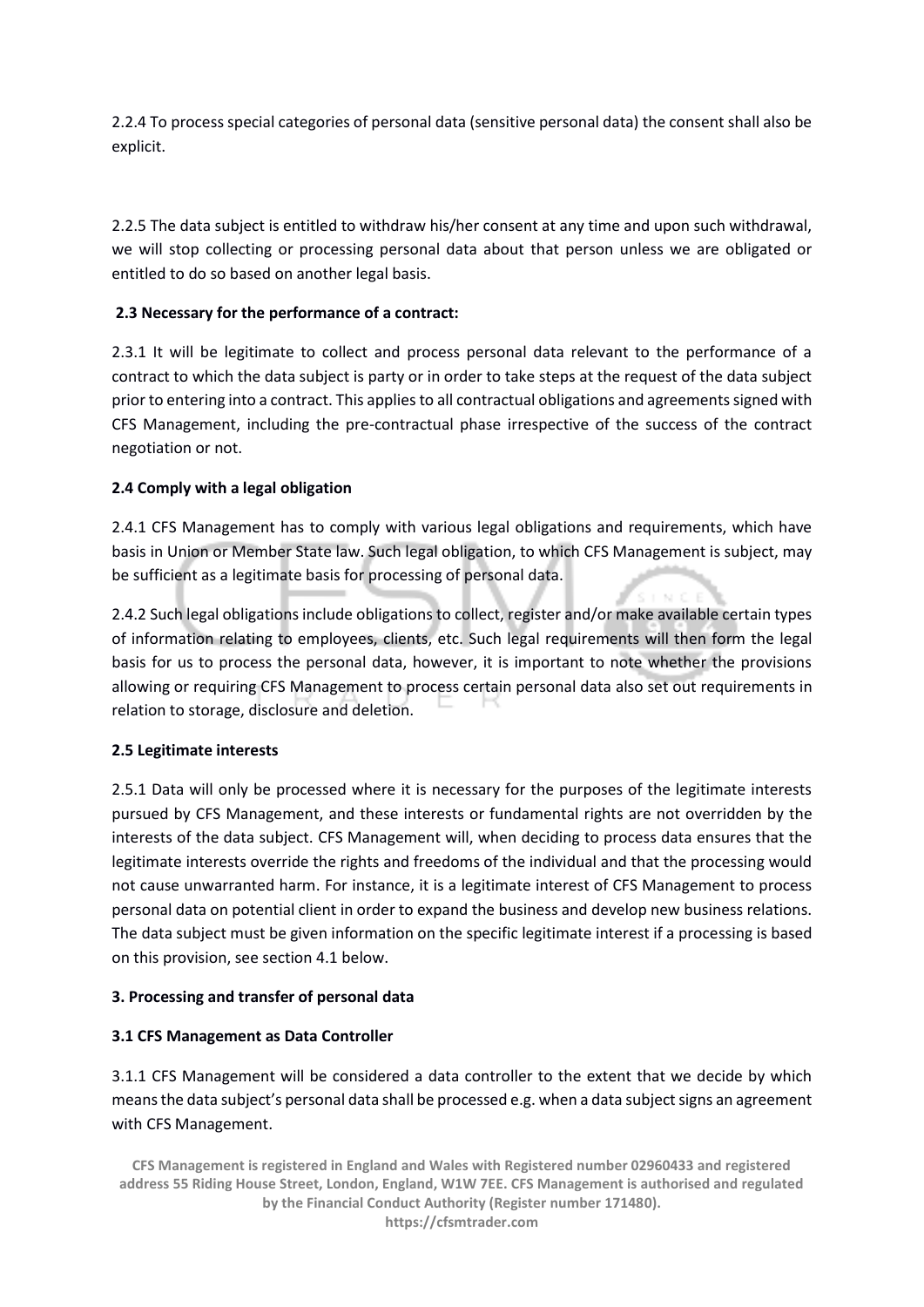#### **3.2 Use of data processors**

3.2.1 An external data processor is a company, which processes personal data on behalf of CFS Management and in accordance with CFS Management's instructions, e.g. in relation to HR systems, third party IT providers, etc. When CFS Management outsources the processing of personal data to data processors, CFS Management ensures that said company as a minimum applies the same degree of data protection as CFS Management. If this cannot be guaranteed, CFS Management will choose another data processor.

### **3.3 Data processing agreements**

3.3.1 Prior to transfer of personal data to the data processor, CFS Management shall enter into a written data processing agreement with the data processor. The data processing agreement ensures that CFS Management controls the processing of personal data, which takes place outside CFS Management for which CFS Management is responsible.

3.3.2 If the data processor/sub-data processor is located outside the EU/EEA, the conditions of clause

3.4.4 below will apply.

3.4 Disclosure of personal data

3.4.1 Before disclosing personal data to others, it is the responsibility of CFS Management to consider whether the recipient is employed by us or not. Furthermore, we may only share personal data within CFS Management, if we have a legitimate business purpose in the disclosure.

3.4.2 It is CFS Management's responsibility to ensure that the recipient has a legitimate purpose for receiving the personal data and to ensure that sharing of personal data is restricted and kept to a minimum.

3.4.3 CFS Management must show caution before sharing personal data with persons, data subjects or entities outside of CFS Management. Personal data shall only be disclosed to third parties acting as individual data controllers if a legitimate purpose for such transfer exists. If the recipient is acting as a data processor, please refer to clause 3.2 above.

3.4.4 If the third party recipient is located outside the EU/EEA in a country not ensuring an adequate level of data protection, the transfer can only be completed if a transfer agreement has been entered into between CFS Management and the third party. The transfer agreement shall be based on the EU Standard Contractual Clauses.

#### **4. Rights of the data subjects**

## **4.1 Duty of information**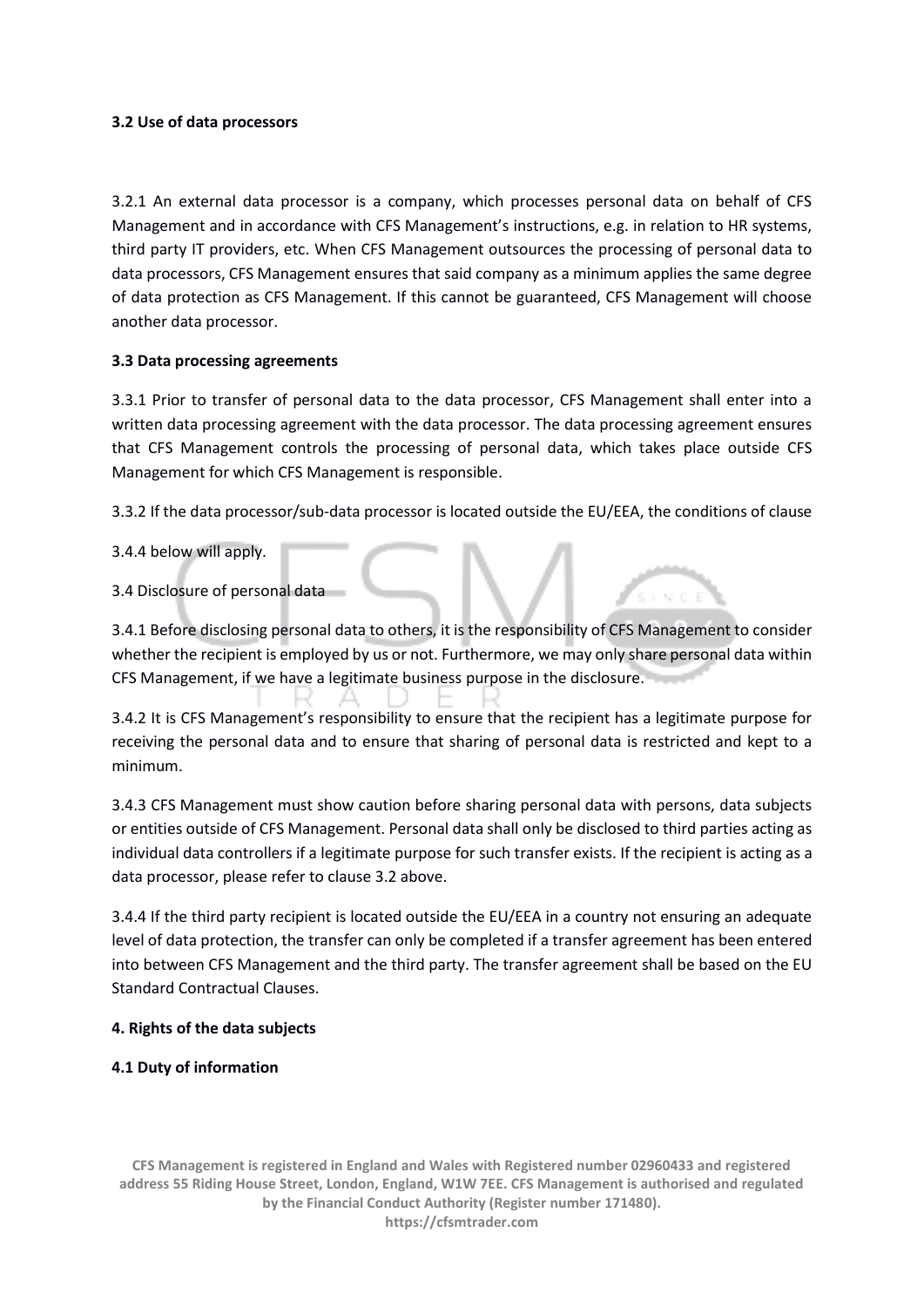4.1.1 When CFS Management collects and registers personal data on data subjects CFS Management is obligated to inform such persons about:

• The purposes of the processing for which the personal data are intended as well as the legal basis for the processing;

• The categories of personal data concerned;

• The legitimate interests pursued by CFS Management, if the processing is based on a balancing of interests;

• The recipients or categories of recipients of the personal data, if any;

• Where applicable, the fact that CFS Management intends to transfer personal data to a third country and the legal basis for such transfer;

• The period for which the personal data will be stored, or if that is not possible, the criteria used to determine that period;

• The existence of the right to request from CFS Management access to and rectification or erasure of personal data or restriction of processing concerning the data subject or to object to processing as well as the right to data portability;

• Where the processing is based on the data subject's consent, the existence of the right to withdraw consent at any time, without affecting the lawfulness of processing based on consent before its withdrawal;

• The right to lodge a complaint with CFS Management via the correct procedure or with a supervisory authority;

• Whether the provision of personal data is a statutory or contractual requirement, or a requirement necessary to enter into a contract, as well as whether the data subject is obliged to provide the personal data and of the possible consequences of failure to provide such data;

• The existence of automated decision-making, including profiling, and meaningful information about the logic involved, as well as the significance and the envisaged consequences of such processing for the data subject. This information will in most cases be provided via a privacy notice on CFS Management's home page.

#### **4.2 Right to access**

4.2.1 Any person whose personal data CFS Management is processing, including, but not limited to, CFS Management employees, job applicants, external suppliers, clients, potential clients, business partners, etc. has the right to request access to the personal data which CFS Management processes or stores about him/her.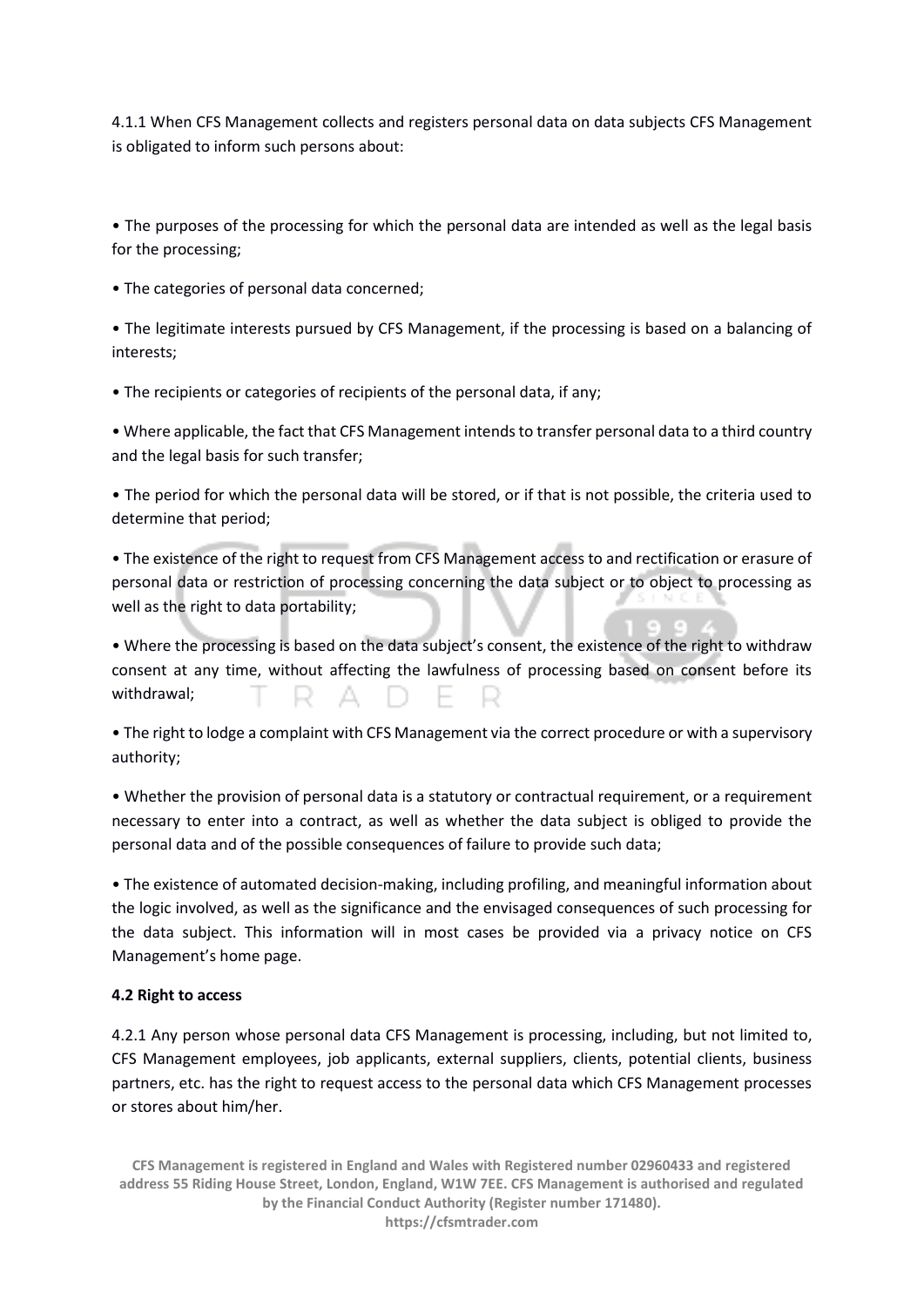4.2.2 If CFS Management processes or stores personal data about the data subject, the data subject shall have the right to access the personal data and the reasons for the data to be processed in relation

to the criteria set out in

4.3 The data subject shall have the right to obtain from CFS Management without undue delay the rectification of inaccurate personal data concerning him or her.

4.4 The data subject shall have the right to obtain from CFS Management the erasure of personal data concerning him or her and CFS Management shall have the obligation to erase personal data without undue delay, unless required by law to retain any information for a prescribed period of time, for example, by financial regulators or tax authorities.

4.5 The data subject shall have the right to obtain from CFS Management restriction of processing, if applicable

4.6 The data subject shall have the right to receive the personal data registered in a structured and commonly used and machine-readable format, if applicable.

4.7 The data subject shall have the right to object, on grounds relating to his or her particular situation, at any time to processing of personal data concerning him or her which is based on a balancing of interests, including profiling.

4.8 Any requests received from a data subject to exercise the rights in this clause will be answered as soon as reasonably possible, and no later than 30 days from receipt. Requests shall be forwarded without delay to CFS Management's Service Centre. The Service Centre will be supported by the CFS Management's Data Protection Officer to process the request to meet the reply deadline

## **5. Data Protection by Design and Data Protection by Default**

## **4.1 Duty of information**

4.1.1 When CFS Management collects and registers personal data on data subjects CFS Management is obligated to inform such persons about:

• The purposes of the processing for which the personal data are intended as well as the legal basis for the processing;

• The categories of personal data concerned;

• The legitimate interests pursued by CFS Management, if the processing is based on a balancing of interests;

• The recipients or categories of recipients of the personal data, if any;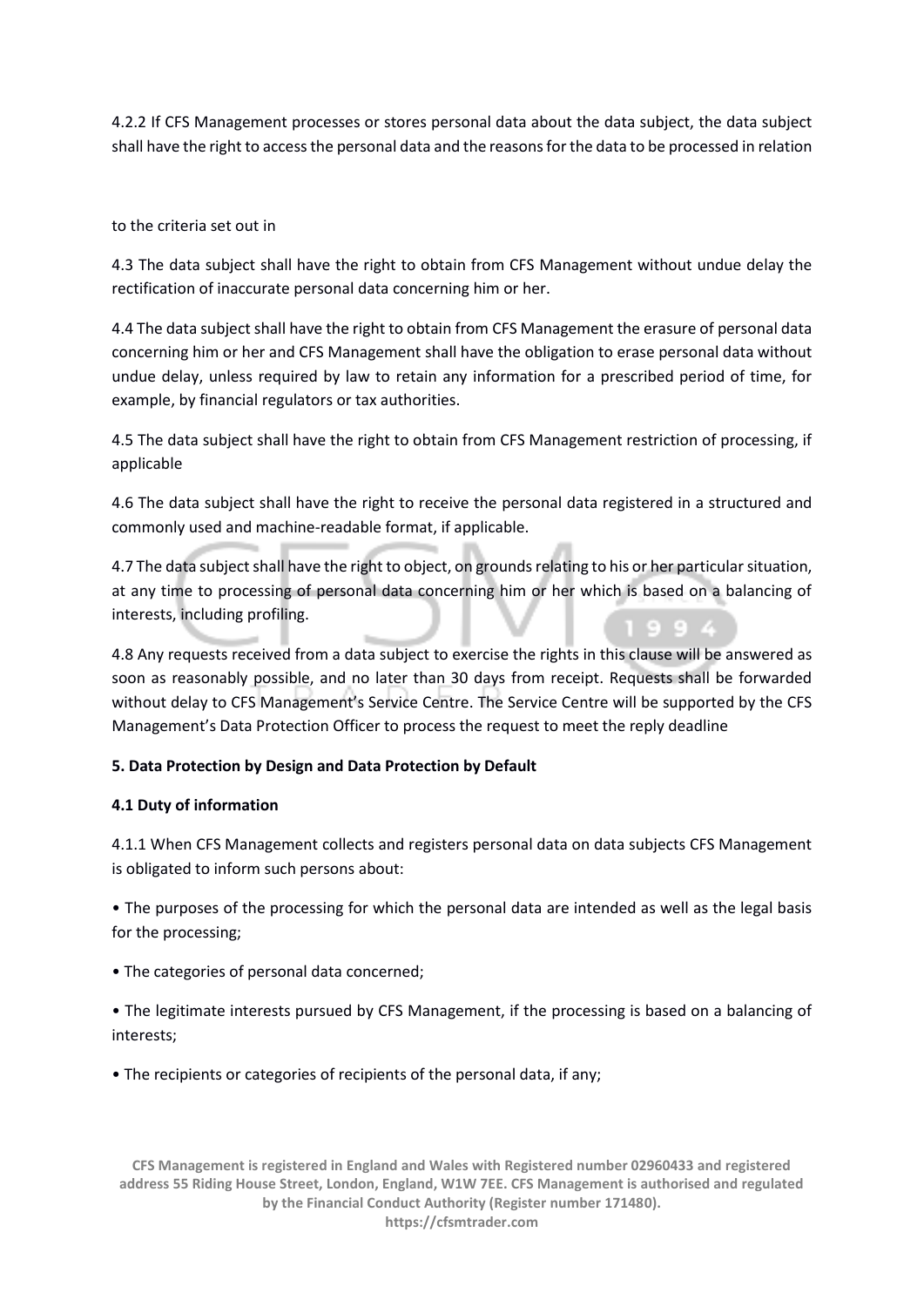• Where applicable, the fact that CFS Management intends to transfer personal data to a third country and the legal basis for such transfer;

• The period for which the personal data will be stored, or if that is not possible, the criteria used to determine that period;

• The existence of the right to request from CFS Management access to and rectification or erasure of personal data or restriction of processing concerning the data subject or to object to processing as well as the right to data portability;

• Where the processing is based on the data subject's consent, the existence of the right to withdraw consent at any time, without affecting the lawfulness of processing based on consent before its withdrawal;

• The right to lodge a complaint with CFS Management via the correct procedure or with a supervisory authority;

• Whether the provision of personal data is a statutory or contractual requirement, or a requirement necessary to enter into a contract, as well as whether the data subject is obliged to provide the personal data and of the possible consequences of failure to provide such data;

• The existence of automated decision-making, including profiling, and meaningful information about the logic involved, as well as the significance and the envisaged consequences of such processing for the data subject. This information will in most cases be provided via a privacy notice on CFS Management's home page.

## **4.2 Right to access**

4.2.1 Any person whose personal data CFS Management is processing, including, but not limited to, CFS Management employees, job applicants, external suppliers, clients, potential clients, business partners, etc. has the right to request access to the personal data which CFS Management processing

4.2.2 If CFS Management processes or stores personal data about the data subject, the data subject shall have the right to access the personal data and the reasons for the data to be processed in relation to the criteria set out in

4.1.1. 4.3 The data subject shall have the right to obtain from CFS Management without undue delay the rectification of inaccurate personal data concerning him or her.

4.4 The data subject shall have the right to obtain from CFS Management the erasure of personal data concerning him or her and CFS Management shall have the obligation to erase personal data without undue delay, unless required by law to retain any information for a prescribed period of time, for example, by financial regulators or tax authorities.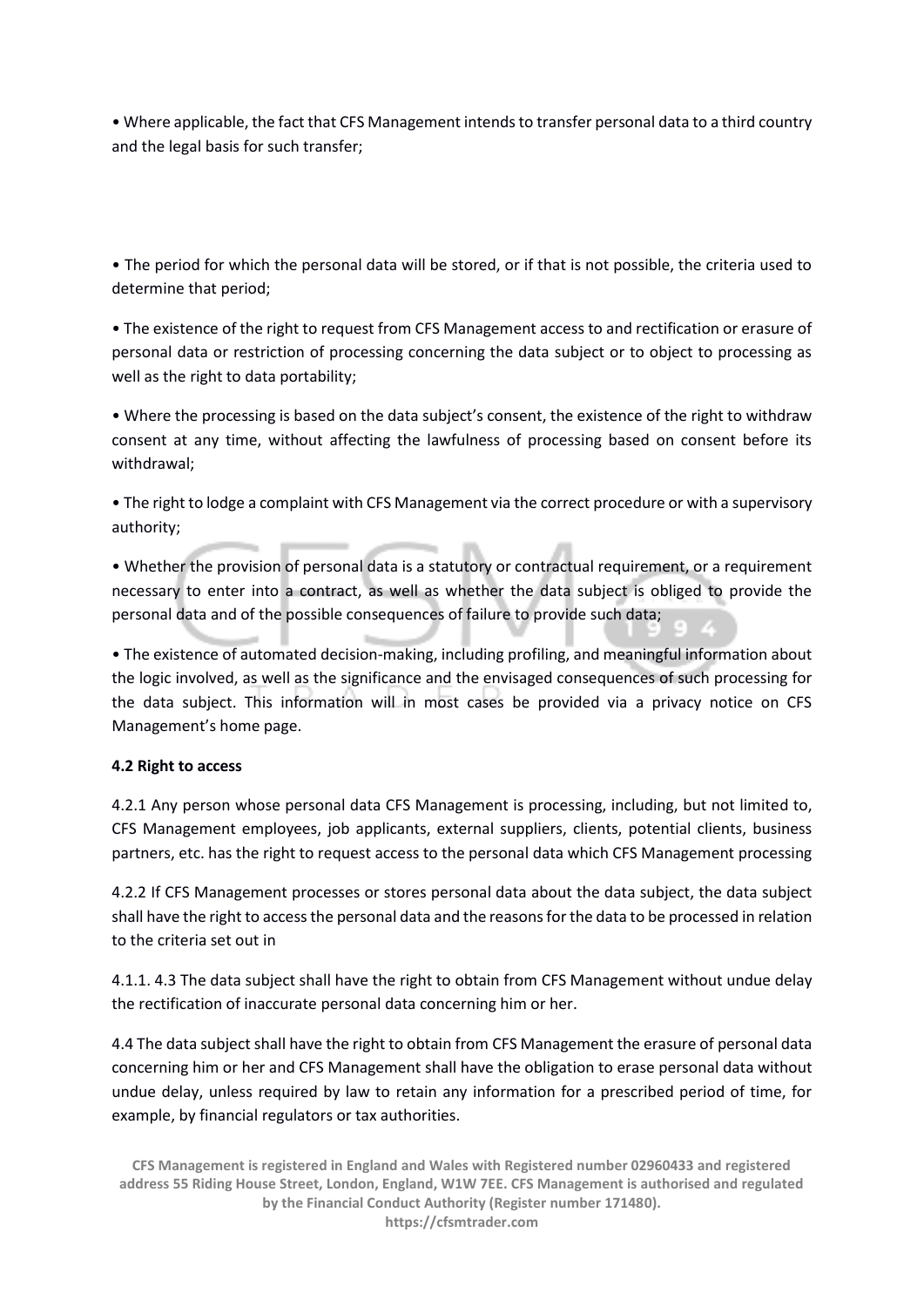4.5 The data subject shall have the right to obtain from CFS Management restriction of processing, if applicable.

4.6 The data subject shall have the right to receive the personal data registered in a structured and commonly used and machine-readable format, if applicable.

4.7 The data subject shall have the right to object, on grounds relating to his or her particular situation, at any time to processing of personal data concerning him or her which is based on a balancing of interests, including profiling.

4.8 Any requests received from a data subject to exercise the rights in this clause will be answered as soon as reasonably possible, and no later than 30 days from receipt. Requests shall be forwarded without delay to CFS Management's Service Centre. The Service Centre will be supported by the CFS Management's Data Protection Officer to process the request to meet the reply deadline. 5. Data Protection by Design and Data Protection by Default

5.1 New products, services, technical solutions, etc. must be developed so that they meet the principles of data protection by design and data protection by default.

5.1.1 Data protection by design means that when designing new products or services due consideration to data protection is taken

• CFS Management will take into account the state of the art, the cost of implementation and the nature, scope, context and purposes of processing as well as the risks of varying likelihood and severity for rights and freedoms of natural persons posed by the processing.

• CFS Management shall, both at the time of the determination of the means for processing and at the time of the processing itself, implement appropriate technical and organisational measures, such as pseudonymisation, which are designed to implement data protection principles, such as data minimisation, in an effective manner and to integrate the necessary safeguards into the processing in order to meet data protection requirements and protect the rights of data subjects.

5.1.2 Data protection by default requires that relevant data minimisation techniques are implemented.

• CFS Management shall implement appropriate technical and organisational measures for ensuring that, by default, only personal data which is necessary for each specific purpose of the processing is processed.

• This minimisation requirement applies to the amount of personal data collected, the extent of their processing, the period of their storage and their accessibility.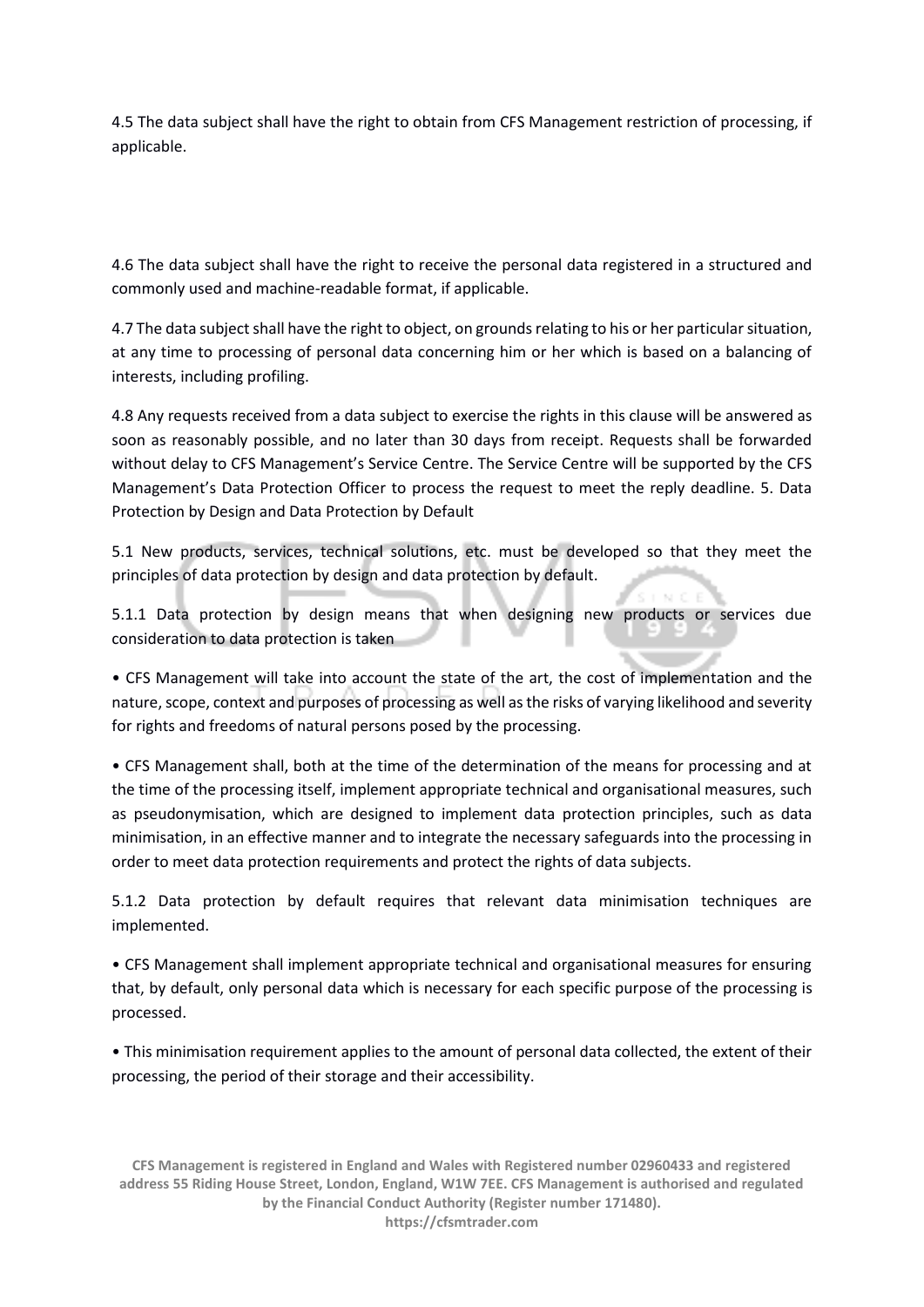• Such measures shall ensure that by default personal data is not made accessible without careful consideration.

## **6. Records of processing activities**

6.1 CFS Management shall as data controller maintain records of processing activities under CFS Management's responsibility. The records shall contain the following information:

- The name and contact details of;
- the purposes of the processing;
- a description of the categories of data subjects and of the categories of personal data;

• the recipients to whom the personal data have been or will be disclosed, including recipients in third countries or international organisations;

• where applicable, transfers of personal data to a third country, including the identification of that third country and, if relevant, the documentation of suitable safeguards;

• where possible, the envisaged time limits for erasure of the different categories of data;

• where possible, a general description of the applied technical and organisational security measures. 6.2 CFS Management shall make the records available to relevant data protection authorities upon request. AD F - 2 **Section** 

## **7. Deletion of personal data**

7.1 Personal data shall be deleted when CFS Management no longer has a legitimate purpose for the continuous processing or storage of the personal data, or when it is no longer required to store the personal data in accordance with applicable legal requirements.

7.2 Detailed retention periods with respect to various categories of personal data are specified in CFS Management's Data Retention and Data Security policy.

## **8. Assessment of risk**

8.1 If CFS Management processes personal data that is likely to result in a high risk for the persons whose personal data is being processed, a Data Protection Impact Assessment ("DPIA") shall be carried out

8.1.1 A DPIA implies that CFS Management will, taking into account the nature, scope, context and purposes of processing as well as the risks of varying likelihood and severity for the rights and freedoms of natural persons, implement appropriate technical and organisational measures to ensure